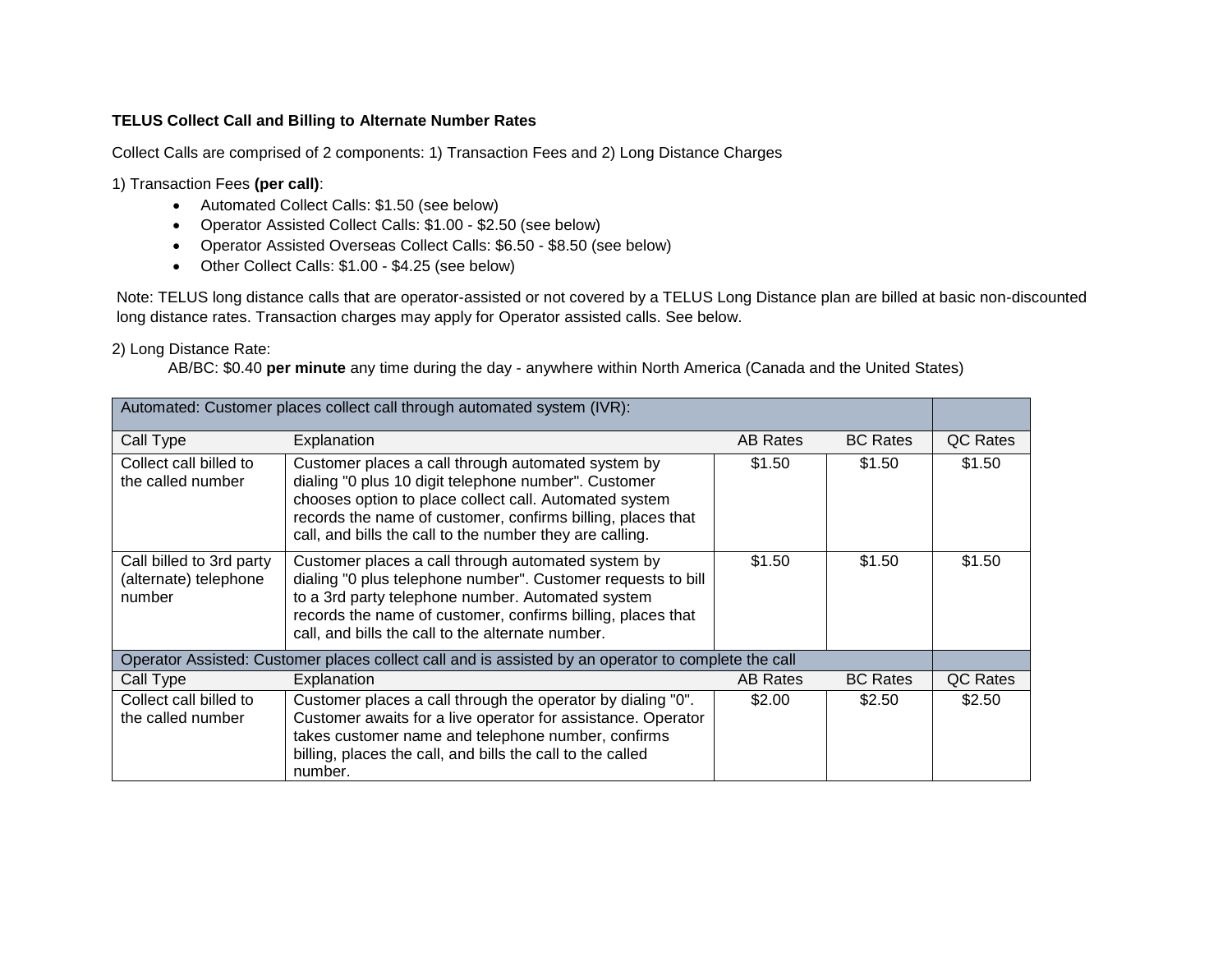| Call billed to 3rd party<br>(alternate) telephone<br>number | Customer places a call through the operator by dialing "0".<br>Customer waits for a live operator for assistance. Operator<br>takes customer name and telephone number, confirms<br>billing, places the call, and bills the call to the 3rd party<br>telephone number.                                                                                                                                                     | \$2.50   | \$2.50          | \$2.50   |
|-------------------------------------------------------------|----------------------------------------------------------------------------------------------------------------------------------------------------------------------------------------------------------------------------------------------------------------------------------------------------------------------------------------------------------------------------------------------------------------------------|----------|-----------------|----------|
| Other Type                                                  |                                                                                                                                                                                                                                                                                                                                                                                                                            |          |                 |          |
| Call Type                                                   | Explanation                                                                                                                                                                                                                                                                                                                                                                                                                | AB Rates | <b>BC Rates</b> | QC Rates |
| <b>Operator Assisted</b>                                    | Operator assisted calls are those requiring the assistance<br>of an Operator to complete the call.                                                                                                                                                                                                                                                                                                                         | \$2.00   | \$2.00          | \$2.00   |
| Person to Person call                                       | Customer places a call through the operator by dialing "0".<br>Customer waits for a live operator for assistance. There are<br>two types of person to person call:<br>1) Person Paid - Calling party is billed and requests to<br>speak to a specific person at the called number.<br>2) Person Collect - Calling party requests to speak to a<br>specific person at the called number and that called party is<br>billed. | \$4.25   | \$4.25          | \$4.25   |

| <b>Transaction Fees</b>                                                                             |                                                                                                                                                                                                                                                                                                 |                 |                 |
|-----------------------------------------------------------------------------------------------------|-------------------------------------------------------------------------------------------------------------------------------------------------------------------------------------------------------------------------------------------------------------------------------------------------|-----------------|-----------------|
| Automated: Customer places collect call through automated system (IVR):                             |                                                                                                                                                                                                                                                                                                 |                 |                 |
| Call Type                                                                                           | Explanation                                                                                                                                                                                                                                                                                     | <b>AB Rates</b> | <b>BC Rates</b> |
| Collect call billed to<br>the called number                                                         | Customer places a call through automated system by<br>dialing "0 plus 10 digit telephone number". Customer<br>chooses option to place collect call. Automated system<br>records the name of customer, confirms billing, places that<br>call, and bills the call to the number they are calling. | \$1.50          | \$1.50          |
| Call billed to 3rd party<br>(alternate) telephone<br>number                                         | Customer places a call through automated system by<br>dialing "0 plus telephone number". Customer requests to bill<br>to a 3rd party telephone number. Automated system<br>records the name of customer, confirms billing, places that<br>call, and bills the call to the alternate number.     | \$1.50          | \$1.50          |
| Operator Assisted: Customer places collect call and is assisted by an operator to complete the call |                                                                                                                                                                                                                                                                                                 |                 |                 |
| Call Type                                                                                           | Explanation                                                                                                                                                                                                                                                                                     | <b>AB Rates</b> | <b>BC Rates</b> |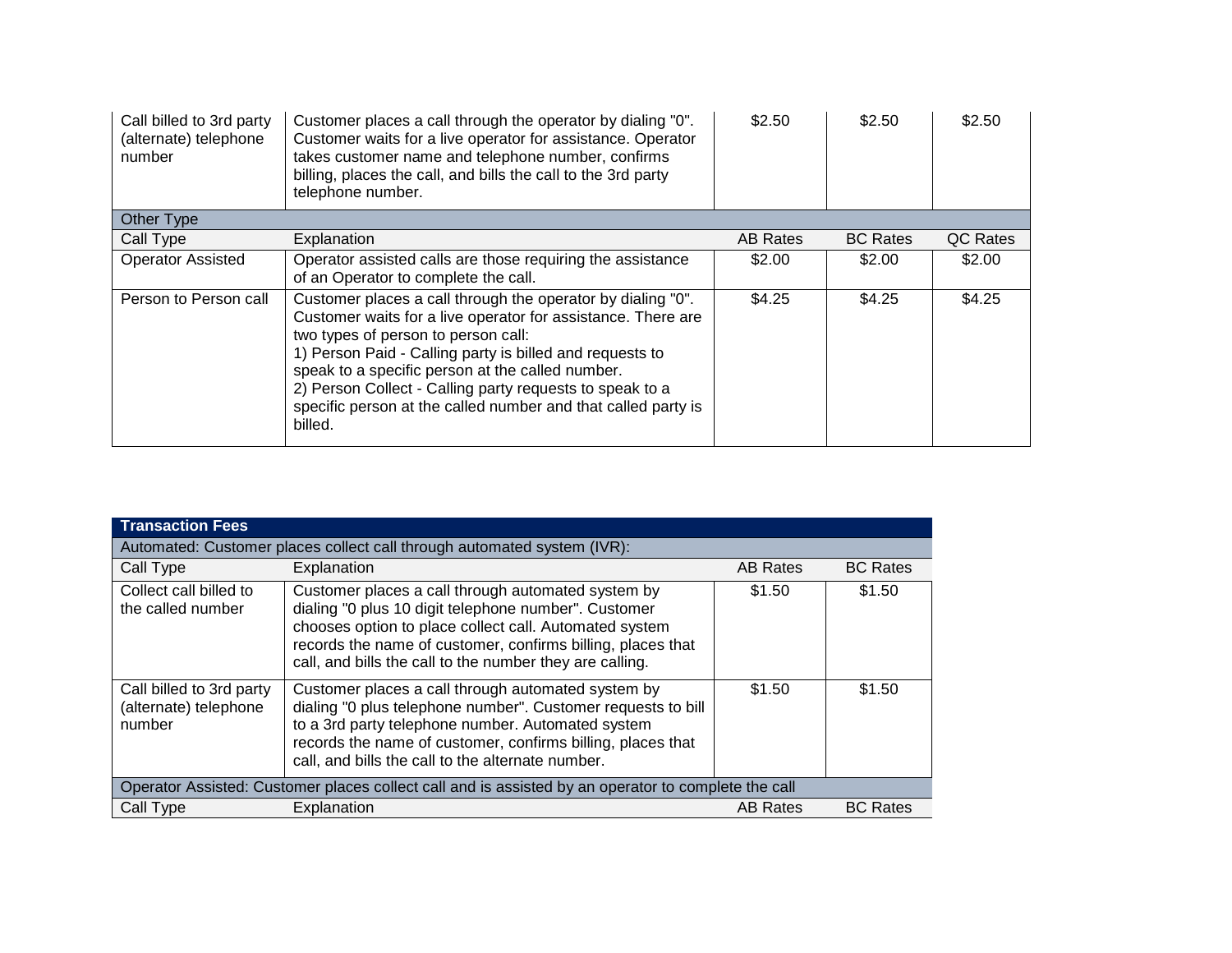| Collect call billed to<br>the called number                 | Customer places a call through the operator by dialing "0".<br>Customer waits for a live operator for assistance. Operator<br>takes customer name and telephone number, confirms<br>billing, places the call, and bills the call to the called<br>number.              | \$2.00          | \$2.50          |
|-------------------------------------------------------------|------------------------------------------------------------------------------------------------------------------------------------------------------------------------------------------------------------------------------------------------------------------------|-----------------|-----------------|
| Call billed to 3rd party<br>(alternate) telephone<br>number | Customer places a call through the operator by dialing "0".<br>Customer waits for a live operator for assistance. Operator<br>takes customer name and telephone number, confirms<br>billing, places the call, and bills the call to the 3rd party<br>telephone number. | \$2.50          | \$2.50          |
| Other Type                                                  |                                                                                                                                                                                                                                                                        |                 |                 |
| Call Type                                                   | Explanation                                                                                                                                                                                                                                                            | <b>AB Rates</b> | <b>BC Rates</b> |
| <b>Operator Assisted</b>                                    | Operator assisted calls are those requiring the assistance<br>of an Operator to complete the call.                                                                                                                                                                     | \$2.00          | \$2.00          |
| Person to Person call                                       | Customer places a call through the operator by dialing "0".<br>Customer waits for a live operator for assistance. There are<br>two types of person to person call:<br>1) Person Paid - Calling party is billed and requests to                                         | \$4.25          | \$4.25          |

|                                     | <b>Transaction Fees for Operator Assisted Overseas</b>                  |                 |                 |
|-------------------------------------|-------------------------------------------------------------------------|-----------------|-----------------|
|                                     | Automated: Customer places collect call through automated system (IVR): |                 |                 |
| Call Type                           | Explanation                                                             | <b>AB Rates</b> | <b>BC Rates</b> |
| <b>Automated Collect</b>            | See explanation above                                                   | \$6.50          | \$6.50          |
| <b>Operator Assisted</b><br>Collect |                                                                         |                 |                 |
| Automated 3rd<br>Number             |                                                                         |                 |                 |